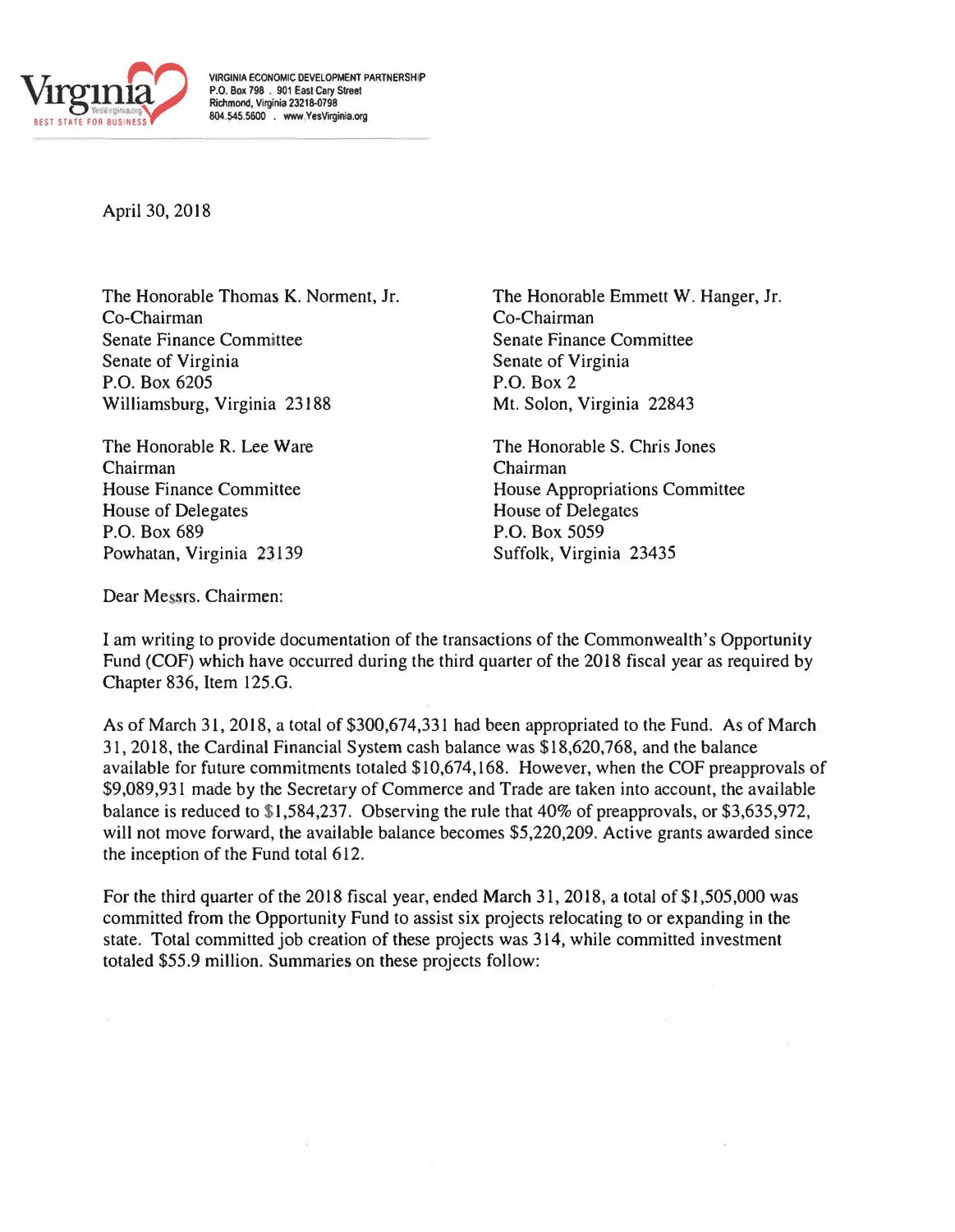Committee Chair April 30, 2018 Page Two

- 1. Pittsylvania County: **Panacea Biomatx, Inc.,** a manufacturer of nutrition-based products, will expand its existing facility in Pittsylvania County. This project will create 70 new jobs and an investment of \$5.8 million (amount of grant: \$105,000; use of grant: building improvements). This project has been announced.
- 2. Pittsylvania County: **Amthor International,** a manufacturer of tanker trucks, will expand its operations in Pittsylvania County. This project will create 70 new jobs and an investment of \$7 million (amount of grant: \$250,000; use of grant: building construction). This project has been announced. (Amthor reduced its investment commitment to \$2.5 million following its announcement due to anticipated tariffs on steel and aluminum. Consequently, the COF was reduced to \$150,000.)
- 3. City of Chesapeake: **Sumitomo Machinery Corporation of America,** a manufacturer of power transmission products, gear boxes, and motors, will expand its existing facility in the City of Chesapeake. This expansion will create 26 new jobs and an investment of \$10 million (amount of grant: \$200,000; use of grant: building construction). This project has been announced.
- 4. Giles County: **Cogar Manufacturing** will locate a new facility in Giles County. A manufacturer of mining equipment, Cogar will create 60 new jobs and invest \$2.5 million (amount of grant: \$150,000; use of grant: workforce training and building improvements). This project has been announced.
- 5. Not Yet Announced.
- 6. City of Lynchburg: **Tessy Plastics,** a manufacturer of custom injection molded plastic components, will expand its existing facility in the City of Lynchburg. This expansion will create 34 new jobs and an investment of \$9.2 million (amount of grant: \$200,000; use of grant: building construction). This project has been announced.

For the projects which have been announced, I am enclosing a profile and analysis and recommendation by the Virginia Economic Development Partnership.